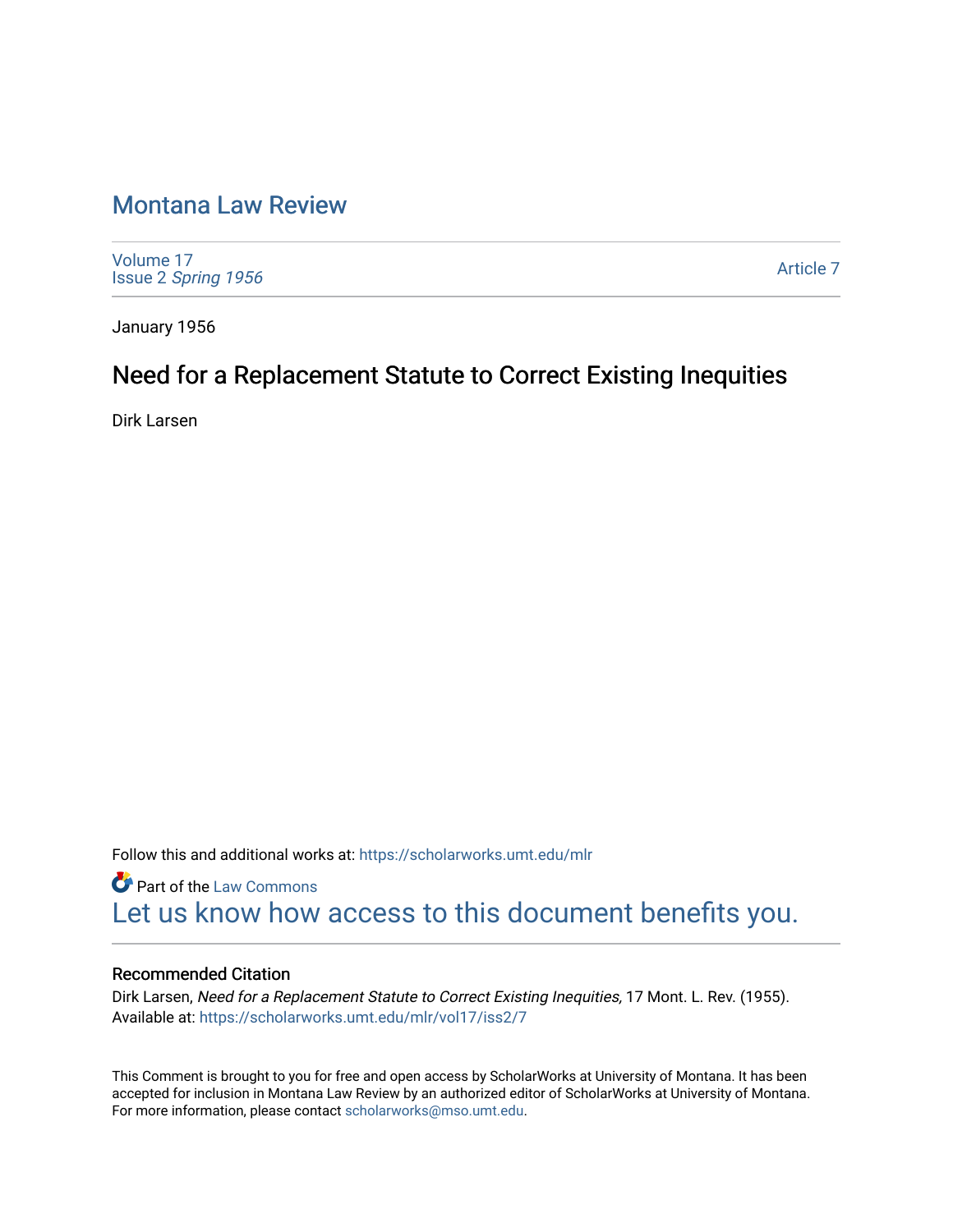*MONTANA LAW REVIEW* Larsen: Need for a Replacement Statute to Correct Existing Inequities [Vol. **17,**

thoughtfully added such a clause to the 1955 amendment to the income tax statutes." While it seems clear, from what has already been said, that the valid portions of the statute will stand alone without a savings clause, the addition of such a clause should eliminate all doubt. It is the final manifestation of the legislative intent on the question of severability.'

It may be said that the intended effect of the amendment has been substantially accomplished, even if the phrase incorporating the prospective federal changes is declared to be invalid. But, as pointed out by Judge Pope in the *Alaska Steamship* case, *supra,* in order for the law to be fully effective, that phrase must be included.' Since the Montana legislature convenes only once every two years, the interim revisions in the federal code cannot currently be included in the Montana law, unless it remains as it was written.

#### TOM HENDRICKS

### **NEED FOR A REPLACEMENT STATUTE TO CORRECT EXISTING INEQUITIES**

Suppose Mr. **A.** B. White, a business man, and Mr. **C. D.** Black, a rancher, had both died the same day, each leaving an estate valued at \$60,000. If you were the widow of Mr. Black, would you expect to receive the same amount of inheritance as Mrs. White? You probably would, especially if you had the same number of children and your husband owed no more debts than Mr. White. You can also imagine Mrs. Black's surprise when the court awarded her a life interest in \$16,667 and \$5,000 outright as her share, while Mrs. White received \$30,000.

How could the same court arrive at such divergent amounts? The answer to this question requires an analysis of the assets of the two estates. Mr. White, the business man, lived in a rented house which he furnished himself. The furniture, appliances, and personal effects were valued at \$5,000. He owned an automobile with a market value of \$3,000, and his bank blance read \$2,000 when he died. The shares of stock which he held, had a value of \$50,000. This gave Mr. White an estate of \$60,000. Mr. Black's estate reached the same total. The land and buildings on his ranch were worth \$50,000. He had a pickup and a tractor, each worth about \$1,500. The livestock was quoted at \$4,000. Mr. Black had \$2,000 in personal effects and \$1,000 in the bank.

<sup>&</sup>lt;sup>51</sup>Section 84-4941 reads: If any section, subsection, sentence, clause or phrase of this act is for any reason held to be unconstitutional or invalid, such decision shall not affect the validity of the remaining portions of this act.

<sup>&#</sup>x27;Hill v. Wallace, 259 U.S. 44, 66 L. Ed. 822, 42 Sup. Ct. 456 (1922).

<sup>&</sup>lt;sup>53</sup>It should be noted that there are certain distinct differences between the Alaska and Montana laws. The Alaska law requires the payment of a certain percentage of the tax paid to the federal government, whereas the Montana law merely includes the definitions of income and deductions. The tax rate is set by the Montana statutes; only the income subject to the tax is subject to variation by prospective federal enactments. The Alaska tax could not be effectively administered without inclusion of current federal changes, since it would othe pute the federal tax to eliminate the effect of federal changes which had not become<br>a part of the Alaska law, before applying the fixed percentage. On the other hand,<br>the exclusion of current federal changes from the Mont additions and exclusions from income referred to in note 2 *supra,*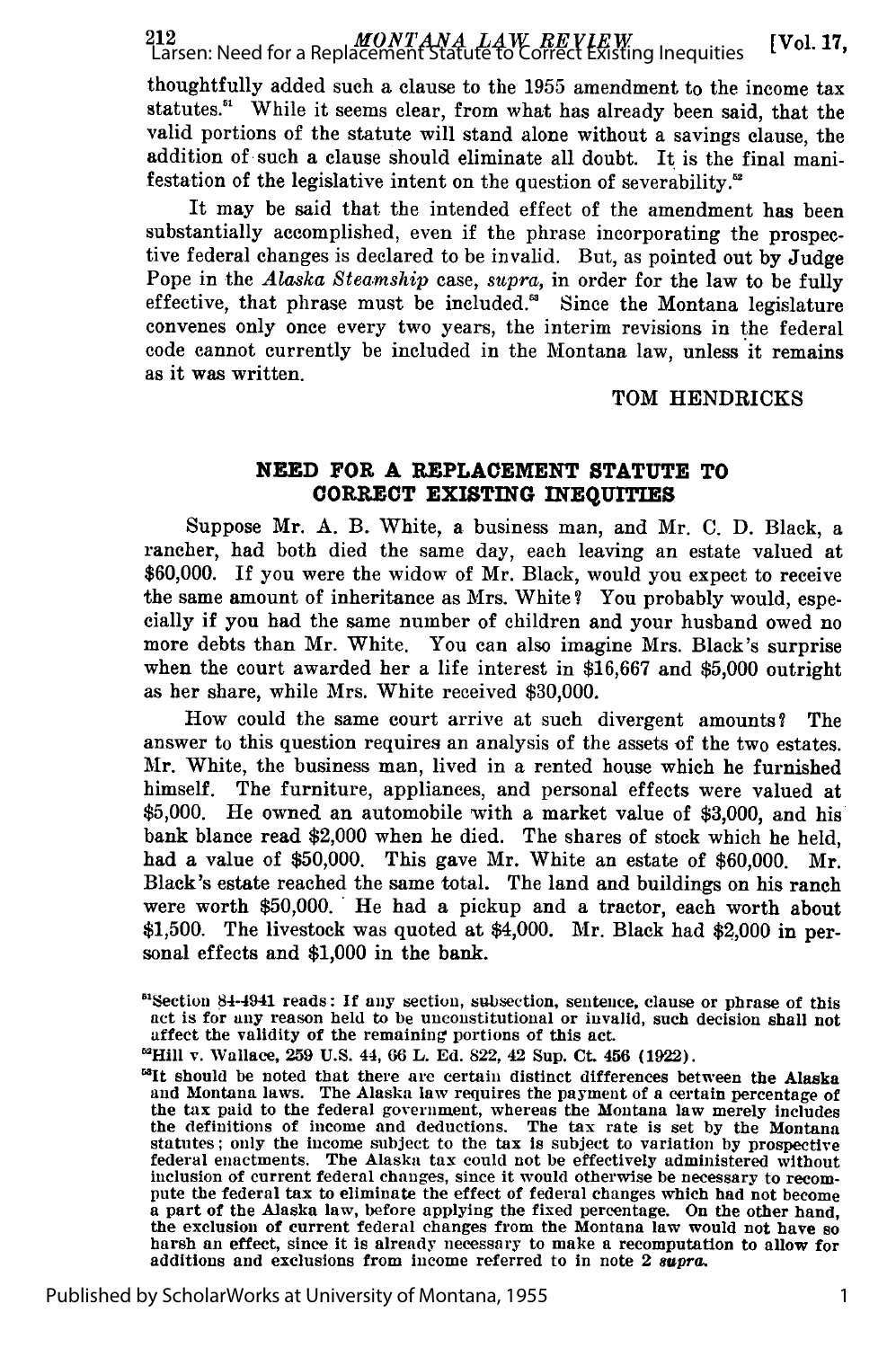Although these two men and their worldly belongings are hypothetical, neither presents an abnormal type estate. The following table will show the effect of current Montana law, under varying fact situations, upon the dispositions of these two estates. For purposes of comparison, the table includes the share a widower would receive, and the treatment offered by the Model Probate Code, as well as a proposed modification to the Montana law.

|                | SITUATIONS <sup>1</sup>                                          | Widow of<br>Mr. White<br>(Business-<br>man) takes<br>under<br>Present<br>Montana<br>Statutes: | Widow of<br>Mr. Black<br>(Rancher)<br>takes under<br>Present<br>Montana<br>statutes: | Widower of<br>either Mrs.<br>Black or<br>Mrs. White<br>would take<br>under<br>Present<br>Montana<br>statutes: | Widow or<br>widower of<br>or White<br>under Model under Model<br>Probate<br>Code Alter-<br>native num-<br>ber one<br>would take: | Widow or<br>widower of<br>either Black either Black<br>or White<br>Probate<br>Code, Alter-<br>native num-<br>ber two<br>would take: | Widow or<br>widower<br>of either<br>Black or<br>White<br>under<br>Proposed<br>Amend-<br>ment to<br>Montana<br>Statutes<br>would<br>take: |
|----------------|------------------------------------------------------------------|-----------------------------------------------------------------------------------------------|--------------------------------------------------------------------------------------|---------------------------------------------------------------------------------------------------------------|----------------------------------------------------------------------------------------------------------------------------------|-------------------------------------------------------------------------------------------------------------------------------------|------------------------------------------------------------------------------------------------------------------------------------------|
| $\mathbf{I}$ . | No will:                                                         |                                                                                               |                                                                                      |                                                                                                               |                                                                                                                                  |                                                                                                                                     |                                                                                                                                          |
|                | spouse is sole<br>survivor                                       | \$60,000                                                                                      | \$60,000                                                                             | \$60,000                                                                                                      | \$60,000                                                                                                                         | \$60,000                                                                                                                            | \$60,000                                                                                                                                 |
| Н.             | No will:<br>spouse and<br>one child<br>survive                   | \$30,000                                                                                      | \$30,000                                                                             | \$30,000                                                                                                      | \$30,000                                                                                                                         | \$30,000                                                                                                                            | \$30,000                                                                                                                                 |
|                | $III.$ No will:<br>Spouse and two<br>or more children<br>survive | \$20,000                                                                                      | \$20,000                                                                             | \$20,000                                                                                                      | \$30,000                                                                                                                         | \$30,000                                                                                                                            | \$20,000                                                                                                                                 |
|                | Inadequate will:<br>IV.<br>Spouse is sole                        |                                                                                               |                                                                                      |                                                                                                               |                                                                                                                                  |                                                                                                                                     |                                                                                                                                          |
|                | Survivor                                                         | \$40,000                                                                                      | \$35,000                                                                             | \$20,000                                                                                                      | \$32,500                                                                                                                         | \$30,000                                                                                                                            | \$20,000                                                                                                                                 |
|                | Inadequate will:<br>V.<br>Spouse and<br>one child<br>survive     | \$30,000                                                                                      | Life interest<br>in \$16,667<br>and<br>\$5,000                                       | \$20,000                                                                                                      | \$18,750                                                                                                                         | \$30,000                                                                                                                            | \$20,000                                                                                                                                 |
|                | VI.<br>Spouse and two<br>or more children<br>survive             | \$20,000                                                                                      | Inadequate will: Life interest<br>in \$16,667<br>and<br>\$3,333                      | \$20,000                                                                                                      | \$18,750                                                                                                                         | \$30,000                                                                                                                            | \$20,000                                                                                                                                 |

The figures presented in the table bring into sharp focus certain inconconsistencies in the treatment of a spouse's inheritance under our present law. The most glaring example exists in situations V and VI. Here one widow is in a far better position than the other. Can this difference be justified? It is also obvious that the husband is in a generally inferior position under the present law. Should a widow be assured more protection by the law as a forced heir? In order to answer these questions it is necessary to understand the basis for these figures. They are obtained by the application of certain statutes.

Situations I, II, and III pose no difficult problems. They are all governed by one statute on intestate succession." Both spouses are treated

<sup>2</sup>REV. CODES OF MONT. § 91-403 (1947).

https://scholarworks.umt.edu/mlr/vol17/iss2/7

<sup>&#</sup>x27;In situations I, II, and III, the deceased has been presumed to have died intestate. In situations IV, V, and VI, the testator is presumed to have left a will which the surviving spouse has elected to renounce. The amount involved have been rounded **<sup>2</sup>**to the nearest dollar.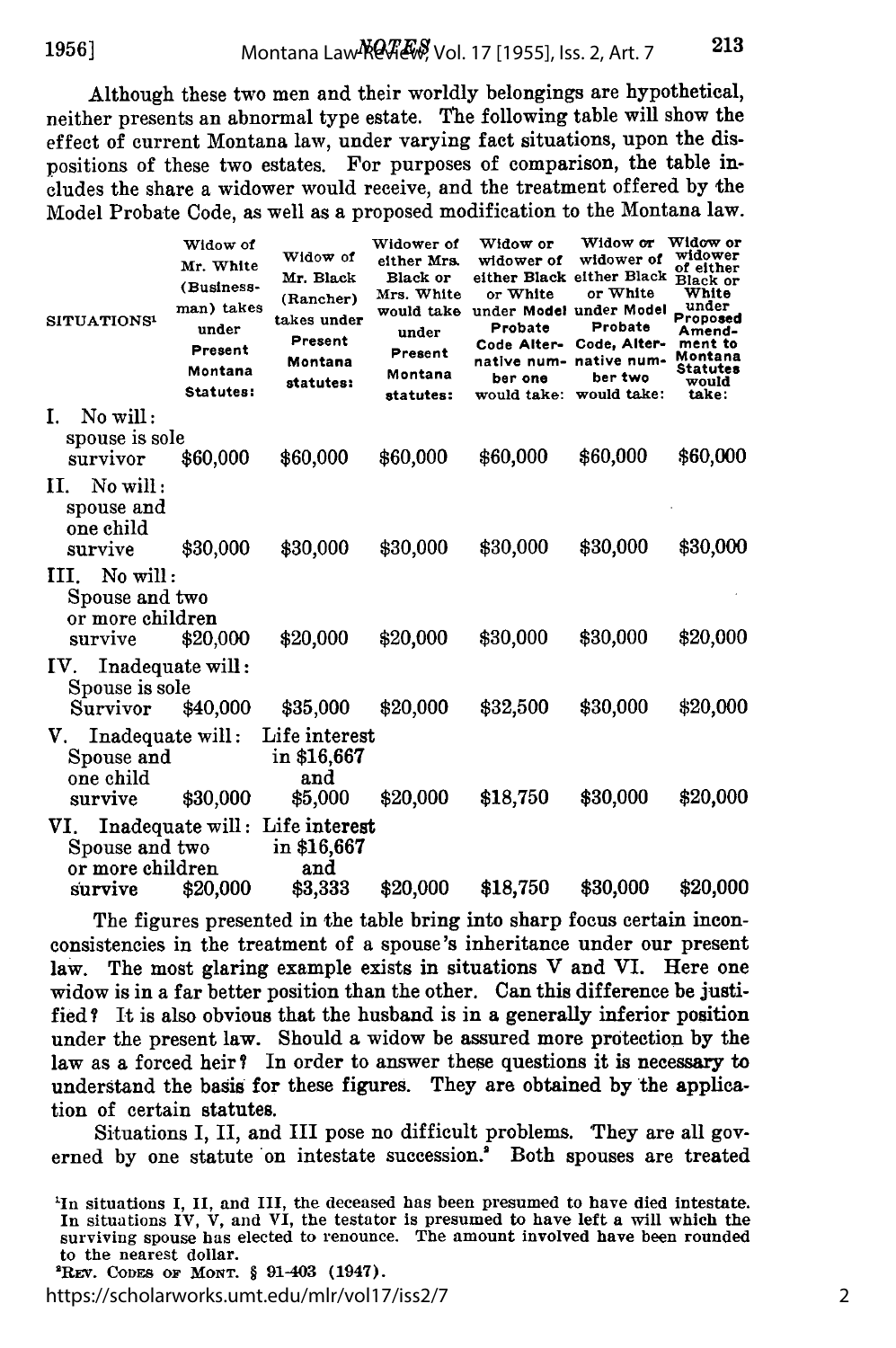*MONTANA LAW REVIEW* Larsen: Need for a Replacement Statute to Correct Existing Inequities [Vol. **17,**

equally according to the number of issue surviving. The table clearly demonstrates the effect of this equal and consistent treatment.

Situation IV requires the study of several statutes. The widow of Mr. White would take under section 22-107, as amended by the 1955 legislature.<sup>8</sup> We are assuming Mr. White left a will which Mrs. White found unsatisfactory and elected to renounce. Upon making this election, Mrs. White is entitled to take:

... her share in the personal estate under the the succession statutes, as if there had been no will, but not in excess of two-thirds (2/3) of the husband's net estate . . **.'**

*Mr.* White's net estate was \$60,000, made up entirely of personal property. As sole survivor, Mrs. White is entitled to the entire \$60,000 under the succession statute, but section 22-107 limits her to two-thirds, or \$40,000.

Section 22-107 would provide Mrs. Black:

... her dower in the lands and her share in the personal estate **.. .**

In order to translate this into a dollar value, it will be necessary to define dower as it has been interpreted in Montana. A very broad definition is found in *Corpus Juris Secundum:*

Dower may be defined as the provision which the law makes for a widow out of the lands or tenements of her husband for the support and nurture of her children.'

Section 22-101 of the Montana Code defines dower as follows:

A widow shall be endowed of the third part of all the lands whereof her husband was seized of an estate at any time during the marriage, unless the same shall have been relinquished in legal form.

Montana cases have consistently held that this statute preserves the dower right as it existed at common law.' A clear statement by the Montana Supreme Court is found in *Rosenw v. Miller.'* Mr. Justice Holloway, in his opinion discusses the statute providing for dower. He states:

But what is the character of the right? (1) She has the common-law right of dower-a life estate in one-third of the land.

In the light of this interpretation, Mrs. Black is entitled to a life estate in one-third of Mr. Black's real property. The ranch was valued at \$50,000, which means that Mrs. Black is entitled to a life interest in \$16,667. She would also be entitled to her share in the personal property as by intestacy. Since Mrs. Black was the sole heir, she would take all of the personal property. This amounts to \$10,000.

However, Montana statutes offer Mrs. Black, as sole survivor, an alternative settlement. Section 22-109 provides:

'REv. **CODES** OF **MONT.** § **22107** (1947), Mont. Sess. Laws **1955, c. 231,** § **1.** *'Ibid. 5Ibid.* **'28 C. J.** S., Dower § **1** (1941). 'Mathy v. Mathy, **109** Mont. 467, **98 P.2d 373 (1939) ;** Swartz **v.** Smole, **91** Mont. **90, 5 P.2d 566 (1931) ;** Rosenow v. Miller, **63** Mont. 451, **207** Pac. **618 (1922) ;** Dahlman v. Dahlman, 28 Mont. **373, 72** Pac. 748 **(1903). '63** Mont. 451, 458, **207** Pac. **618 (1922).**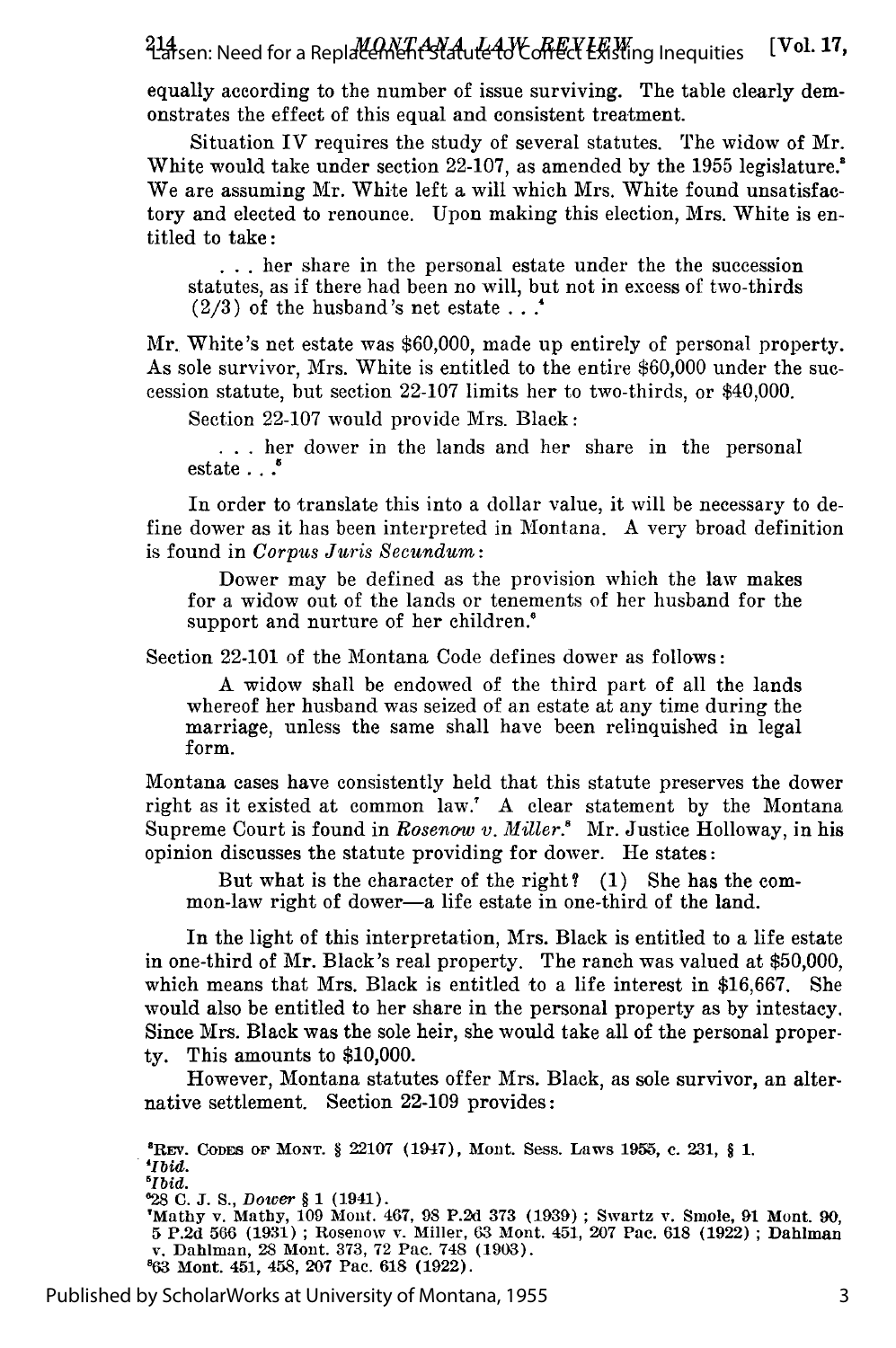If a husband die, leaving a widow, but no children, nor descendants of children, such widow may, if she elect, have, in lieu of her dower in the estate of which the husband died seized, whether the same shall have been assigned or not, absolute and in her own right, as if she were sole, one-half of all the real estate....

It is obviously to Mrs. Black's advantage to elect this method. She takes \$25,000 in fee from the real estate plus the \$10,000 personalty.

Situation V differs from IV only in that the widow is not the sole survivor, but, in addition, a child also survives. Mrs. White's intestate share is reduced to one-half the personal estate, or \$30,000. Mrs. Black can no longer claim under 22-109, but must take her dower under 22-107. Therefore, as explained for situation IV, Mrs. Black gets a one-third interest in the real property for life. This comes to \$16,667. In addition, Mrs. Black would get \$5,000 as her share in the personal estate.

In situation VI, the widow and two or more children survive. Mrs. White's share is cut to one-third the personal estate, or \$20,000. Mrs. Black still gets the same dower as in situation V, but her share in the personal estate is reduced to \$3,333, one-third of the \$10,000.

In situations IV, V and VI, the widower gets \$20,000. Here we assume the widow did not have her husband's consent to will more than twothirds of her property. Section 91-102 provides:

A married woman may make a will in the same manner and with the same effect as if she were sole, except that such will shall not, without the written consent of her husband, operate to deprive him of more than two-thirds of her real estate, or of more than twothirds of her personal estate."

This statute is the only protection offered the husband. Section 36-131 expressly abolishes the old common law tenancy by curtesy."

The difference in the handling of the two estates can be attributed to a single factor, dower. Simply by eliminating dower the inequality of treatment would be ended. Should dower be abolished in Montana? Dower has existed in the common law for centuries. Let's examine its advantages, disadvantages, and the effect of its abolition.

Montana cases have included language of glowing praise and utmost respect for dower. Such a quote is found in *Mathews v. Marsden:*

'Dower being a cherished and immediate jewel of the common law, preserved for and presented to us in a statutory setting, all doubts are to be resolved in its favor; courts will not alow the right of dower to be wasted and frittered away in piecemeal by sour or austere construction, by overnice refinement in gloss. In short, nothing except a plain mandate of the statute, or a satutory command deduced by necessary implication, will suffice to set dower to one side. And this is so because dower, as seen above, keepeth excellent company in the law, to wit, the company of life and liberty, (the three abiding together in favor). So that the law lifts the light of comfortable countenance thereon out of tender regard for the widow."

<sup>9</sup>REV. CODES OF MONT., § 22-109 (1947). 10REV. **CODEs** OF **MONT.,** § **91-102** (1947). **uREv. CODES OF MONT.,** § **36-131** (1947). **'271** Mont. 502, **230** Pac. **775** (1924).

https://scholarworks.umt.edu/mlr/vol17/iss2/7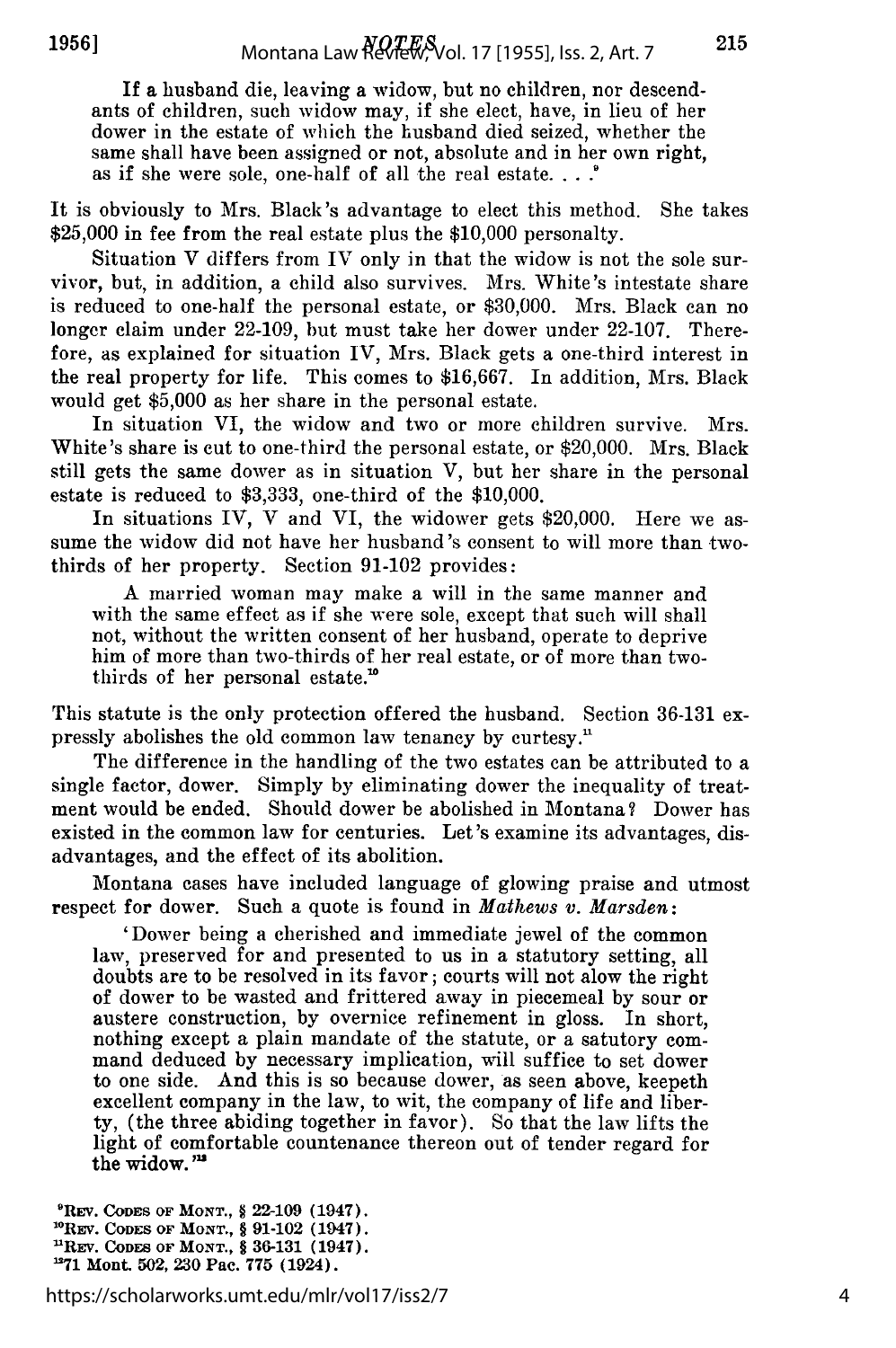What prompted the courts to take such a high regard for dower? Protection of the widow has long been a prime concern of the law. An interesting treatment of the history of dower by George L. Haskins is found in the American Law of Property.<sup>18</sup> He says that although dower is a word of French origin, the provisions in the English law antedate the coming of the Normans, and its precise beginnings are lost in the dim antiquities of German Law. In its earliest form dower included both personal and real property. This changed during the last half of the 13th century. At this time dower in personal property disappeared. Probably this was a result of the recognition of land as the primary source of wealth. From that day until this, dower has applied only to realty. In an agrarian society, such as existed in the middle ages, where land was of chief importance, this assured the widow of maximum protection. Since dower has existed in the common law for centuries, and has been the best source of protection for the widow, there is small wonder that it finds warm support in courts steeped in deep-rooted precedent.

The concept of dower was born and developed in an agrarian society. It undoubtedly performed a valuable service to that society. However, today, we are primarily an industrial society. Although land is a valuable source of wealth to some, to most others it is not. This change in society has defeated much of the original value of dower. In fact, standing alone, as the sole protection afforded a widow, dower would be unacceptable today. If we agree, in principle, with the general theory of all our various states and England, that a widow should be a forced heir and is entitled to protection, then it is obvious that unfortunate women whose husbands own only personal property, should not be totally excluded by the very method designed to aid them. This would indeed be an anomalous situation.

Naturally, Montana has not allowed such an extreme injustice to exist. Where the husband dies intestate, the wife receives an adequate share under the intestate succession statutes. Then he excludes her, or makes inadequate provision for her in his will, thn she must resort to her dower right. In the latest legislation on this subject, dower is clearly supplemented by a share in personal property based on the intestate succession laws.

When the legislature of Montana decided to revise section 22-107, they had a twofold problem. First, they had to provide adequate protection for the widow. Second, they had to recognize a husband's right to dispose of his property according to his own desires. In order to achieve the desired result, the revised section 22-107" combines the ancient concept of dower with the modern statutory treatment of intestate succession. However; the total benefit to the widow is subject to a limitaion. The widow may take only up to two-thirds of the total net estate.

In drafting a two-thirds limitation on the net estate, with the retention of the old dower right, the Montana Legislature has created a difficult problem which may lead to litigation in the future. The following example will serve to point out the hiatus which exists in the present statute. Suppose the testator  $(T)$ , in his will, leaves his entire personal estate,

**"1 AMERICAN LAW OF PROPErY, : 5.3** (Casner **ed. 1952).** "See note **3** *supra.*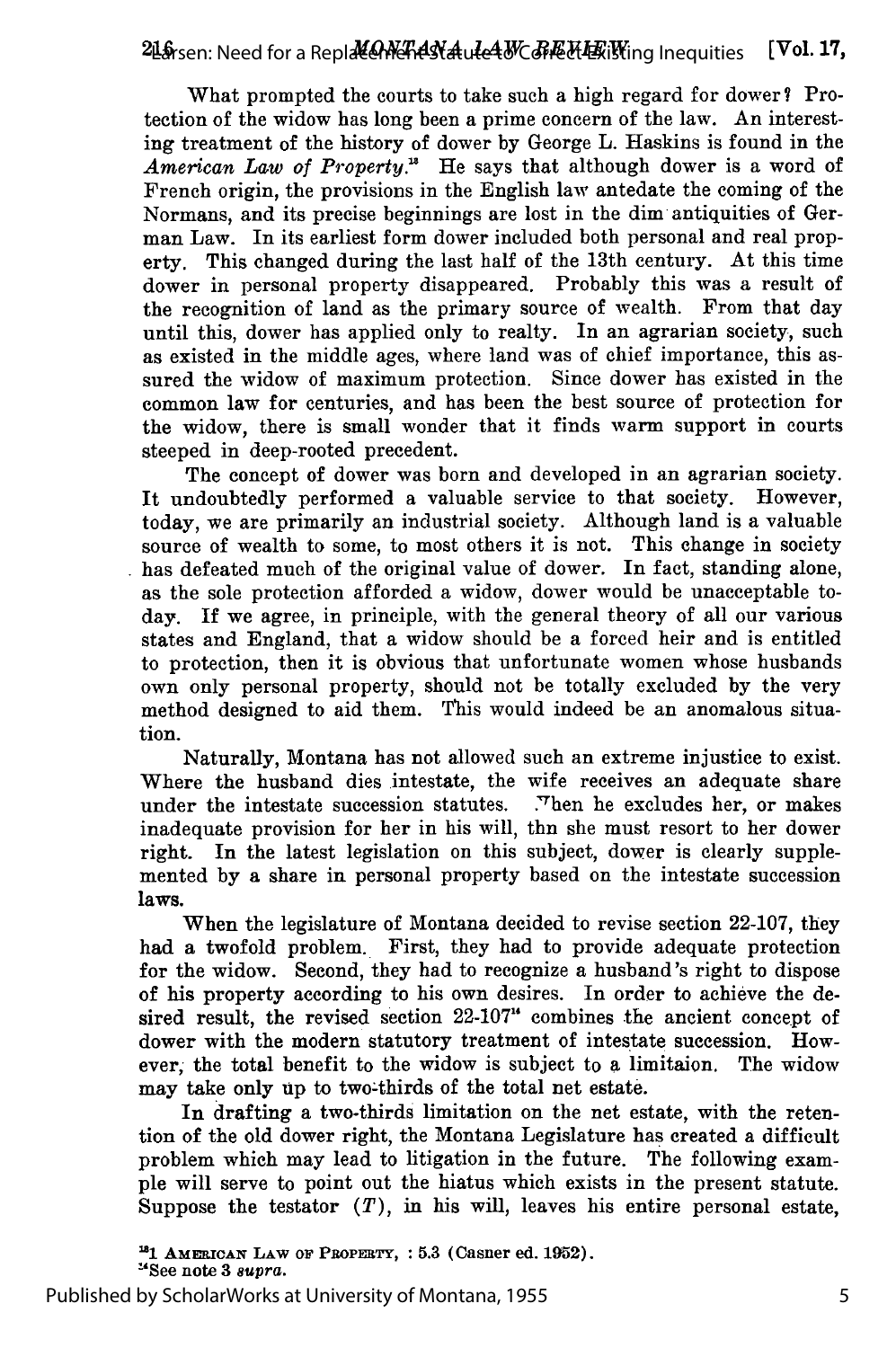valued at \$120,000, to a personal friend  $(A)$ , and all his real property, worth \$60,000, to his wife *(W),* who is his sole heir. The wife may elect to renounce the will and take under sections 22-107 and 22-109. If she makes this election she is entitled to one-half the real estate, or \$30,000 in fee, under section 22-109, as her share in lieu of dower, and all of the personal estate, \$120,000, under section 22-107. This gives her a total of \$150,000. However, section 22-107 limits her to two-thirds of the net estate, which is \$120,000. At this point the first serious difficulty in the application of section 22-107 becomes evident. Since the wife can take only \$120,000, there is a sum of \$30,000 which she must leave in the estate. Should this \$30,000 be left in the form of real estate, personal estate, or should some allocation be made? It is essential to determine this point as the personal estate withheld from *W* would pass under the will to *A,* but the realty withheld from  $W$  could not pass to  $A$ , nor could it pass to  $W$  as she has elected to renounce all her rights under the will. This dilemma could be averted by withholding only personal property. However, the same problem exists in connection with the one-half realty which does not go to *W* under sections 22-107 or 22-109. She takes only one-half the realty. The other half is left in the estate. What disposition can be made of this remaining half? *A* can't take it under the will, and *W* can't take as she has renounced the will. It would appear that this one-half of the realy has become intestate property. If it is treated as intestate property it will pass to W under section 91-403 as she is the sole heir. Surely this is not what the legislators intended when they enacted section **22-107.** Here, the wife has taken far more than the two-thirds to which she was to be limited, and the husband's will has been utterly defeated. This awkward situation and its attendant problems could be avoided by the abolition of dower.

Dower was abolished in England in 1925.<sup>15</sup> In the United States dower has been treated in a variety of ways. The statutes of sixteen states have abolished dower." The eight community property states have expressly or impliedly abolished it." Only one-half the states retain dower and most of them have modified the old common law concept of dower. Where dower has been abolished, the legislature has usually provided a substitute for it." North Dakota and South Dakota are the only notable exceptions. They allow the husband complete testamentary control of his property. $\mathbf{P}$  In seven states dower has been replaced by a share in fee of the husband's estate, which the husband cannot defeat by will without the wife's consent. $\mathbf{v}$  In ten other states the wife is entitled to one-third or one-half in fee, based upon an intestate share.\*

Abolition of dower would give the husband freedom to will his property as he pleased. He could leave his widow absolutely nothing. This is contrary to the tradition in the law, which has lasted for centuries. Therefore statutory substitutes have normally been supplied where dower has been abolished. When the Montana Legislature decided curtesy was ob-

**'15 Gm. 5, c. 23,** § 45(c) **(1945). 1a3 VERNIER, AMERICAN** FAMILY **LAWS,** § **189, at 352 (1935). <sup>173</sup>***i* **at 351. '83** *id* **at 352.** *"Ibid.* **<sup>203</sup>***id* **at 353. <sup>603</sup>***id* **at 354,**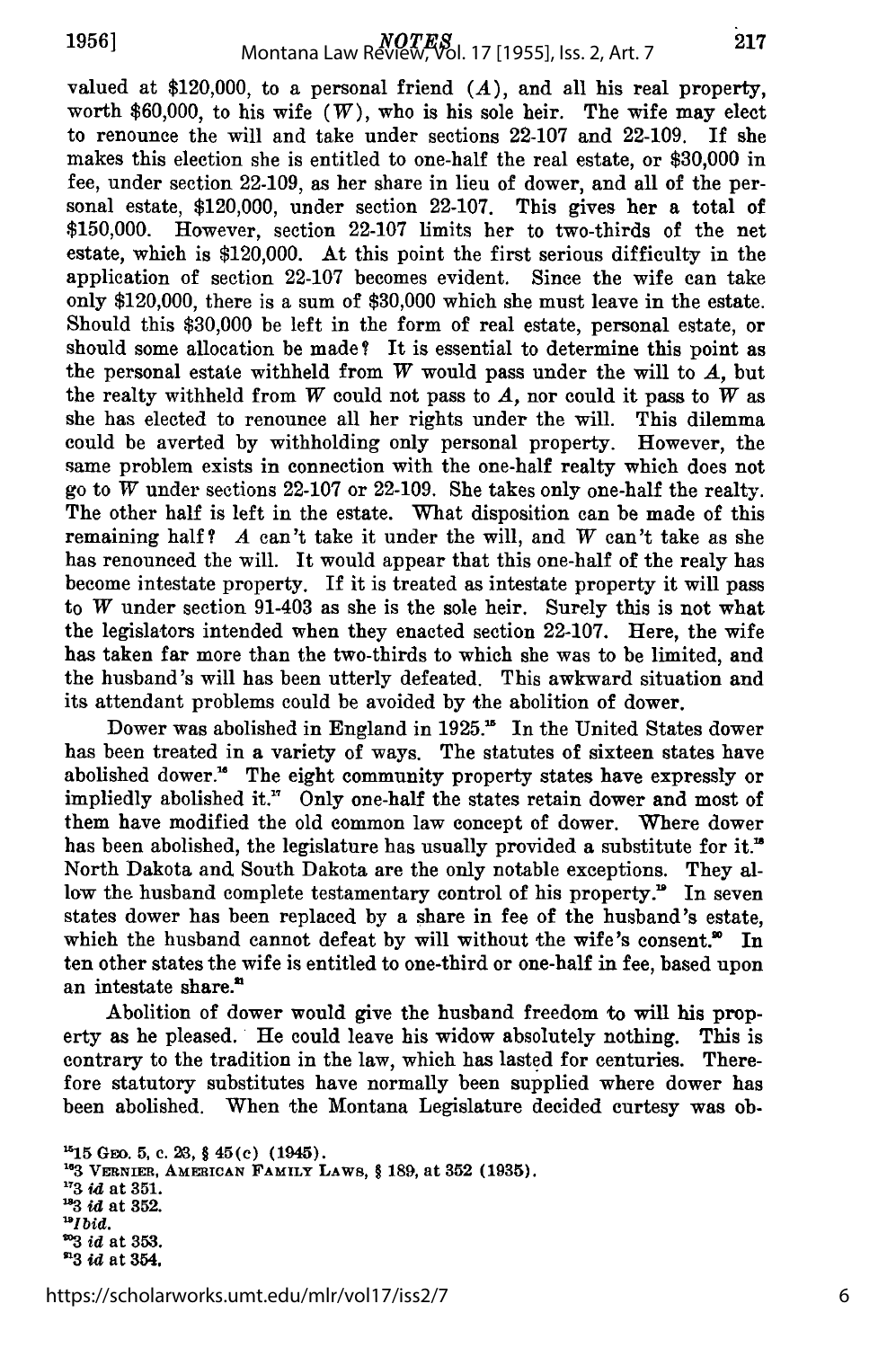solete, and put it to rest, they passed a new statute<sup>22</sup> which prohibited a wife from willing away more than two-thirds of her property without her husband's consent.

The Model Probate Code Committee of the American Bar Association has abolished dower and curtesy in section 31 of the Model Probate Code.<sup>28</sup> They propose two alternatives each numbered 32." Each of these is designed to provide a substitute in the place of dower and curtesy. The Model Probate Code differentiates between large estates and smaller ones. When a surviving spouse elects to take against the will, under the first alternative, he may receive the share that would have passed to him had the testator died intestate until that share reaches \$5,000. Of the residue which remains over and above the \$5,000, the survivor can take only one-half of that share which he would have received if the testator had died intestate. The second alternative is more complicated. It sets up a dividing line at \$20,000. If the estate is valued at less than \$20,000, the surviving spouse can take one-half of the estate absolutely. However, if the estate exceeds \$20,000, the survivor is given one of two elections, but not both. The first election requires a valuation of all legacies and devises under the will at actual value, with the exception of life beneficiary trusts. Although the survivor is merely a life beneficiary under a trust, he must value his interest at full principal value. If this valuation is less than one-half the value of the net estate, the survivor may take the difference between the value of such legacies and devises and the one-half, as a forced heir. The second election allows the survivor to treat the estate, no matter how large, as if it did not exceed \$20,000 and take \$10,000 absolutely. If the survivor chooses this second alternative he may take no more than \$10,000. The drafters of the Model Probate Code have attempted to meet a threefold responsibility: protecting the widow, achieving equal treatment for spouses, and allowing the testator freedom of testamentary disposition.

Would it be desirable to adopt either of the alternatives of the Model Probate Code in Montana? The first step in either event would be the abolition of dower. Alternative number one assures the survivor of a small estate the most protection. The survivor takes a full intestate share until \$5,000 is reached. It should be noted that this share would be subject to creditor's claims and taxes," if the Montana intestate succession statute<sup>28</sup> were utilized to determine this share. The drafters of the Model Probate Code evidently felt that once the survivor received \$5,000, the bare minimum of protection had been met. From that point the survivor takes only one-half of his intestate share. When the amounts were computed for alternative number one under the Model Probate Code in the table," the intestate succession statute of the Model Probate Code was used. Application of the Montana succession statutes would change the figure found in situation VI. Here, the amount would be \$14,167, rather than \$18,750. Protection of the widow should be the primary purpose of a statutory sub-

'Mont. Comp. Stat., **§** 435, **c.** XVI, Sec. Div., *Probate Practice Act* **(1897);** REv. **CODES OF MONT., § 91-102** (1947). **" 'MODEL PROBATE CODE, § 31,** at **68.** *"Id.,* **§ 32,** at 68, **70.** For effect of this section **see** table at page **.....** 'REv. **CODES OF MONT., §** 91-403 (1947). *"Ibid.* 'See **p. ....** *supra.*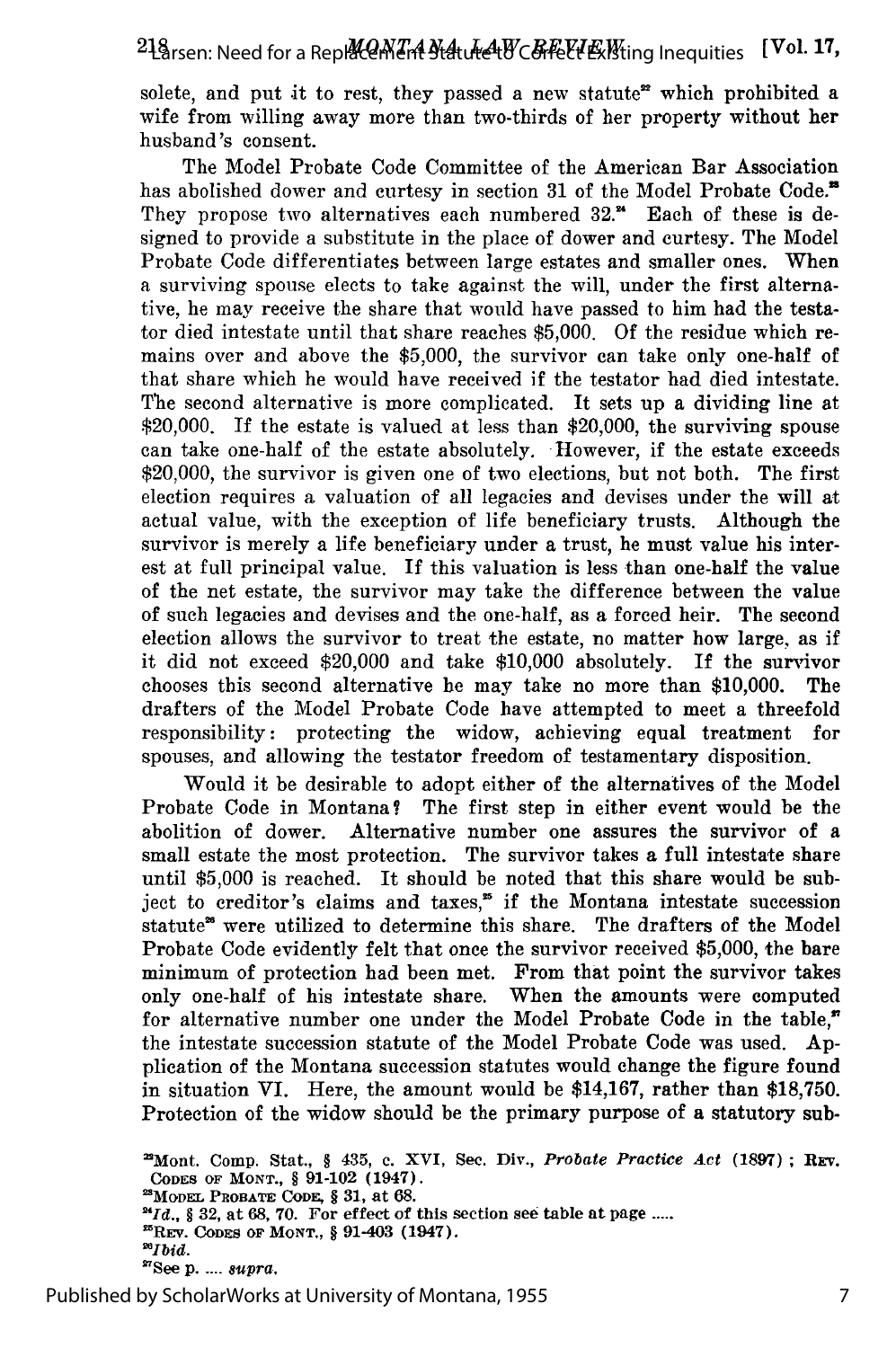stitute for dower. The amount the widow receives under section 32 depends upon the number of issue surviving. Take Mrs. White, for example. Under section 32, as applied with the Montana intestate succession statute,<sup>86</sup> she takes \$32,500 as sole survivor, \$18,750 if there is one child, and \$14,167 should there be two or more issue. We assume the will to be objectionable to Mrs. White in all three instances. It is conceivable that this will expressly disinherits the children. It hardly seems reasonable to cut Mrs. White's share in half merely because the marriage was blessed with children. Should these children be minors this result is even more unjustifiable . Alternative number two is more complex. The Model Probate Code explains it as follows:<sup>29</sup>

If the value of the net estate does not exceed \$20,000, the surviving spouse is entitled to take absolutely one-half the net estate. This amount is first satisfied by crediting to the surviving spouse any part of the net estate which is undisposed by the will and which comes to him or her by intestate succession. The surviving spouse is also credited with all legacies and devises given absolutely. These are regarded as being received under the will. If this does not make up one-half, the surviving spouse can elect to take against the will a sufficient additional amount to equal one-half. In so doing the surviving spouse renounces all legacies and devises not given absolutely, such as leases, legal life estates, determinable fees, and future interests. If the value of the net estate exceeds \$20,000, the surviving spouse may elect against the will in either of two ways. He may elect to take \$10,000 absolutely, in the same manner as if the estate were valued at \$20,000. In that case, he receives no more, regardless of how large the estate is. The other election against the will gives the surviving spouse one-half of the net estate; but he must take all interests given under the will even though they are not absolute interests. Furthermore, if the will gives the surviving spouse a beneficial interest for life in a trust, that gift is credited to the share of the surviving spouse at the value of the principal from which the life income is payable, and not at the value of the life estate. Thus, it is possible for a testator in an estate in excess of \$20,000 in value, however large it may be, to set up a trust with half his estate, giving his wife only the income for life from that half. The wife must then either accept the beneficial interest under the trust or be limited to taking \$10,000 absolutely.

The creators of this section of the Model Probate Code were attempting to give adequate protection to the surviving spouse and leave the provisions of the will undisturbed, if possible. Unfortunately, in their effort, they have created a section which cannot be readily understood by the average testator or his heirs. The administration of an estate under this section will require complicated computations and adjustment, and may even necessitate litigation to achieve final settlement.

**If** it is decided to abolish dower and provide a modern statutory provision to fulfill its time-honored function, the following requirement should be met: (1) The surviving spouse should be afforded an ample share of his support out of the estate of his deceased spouse. (2) The right of

https://scholarworks.umt.edu/mlr/vol17/iss2/7